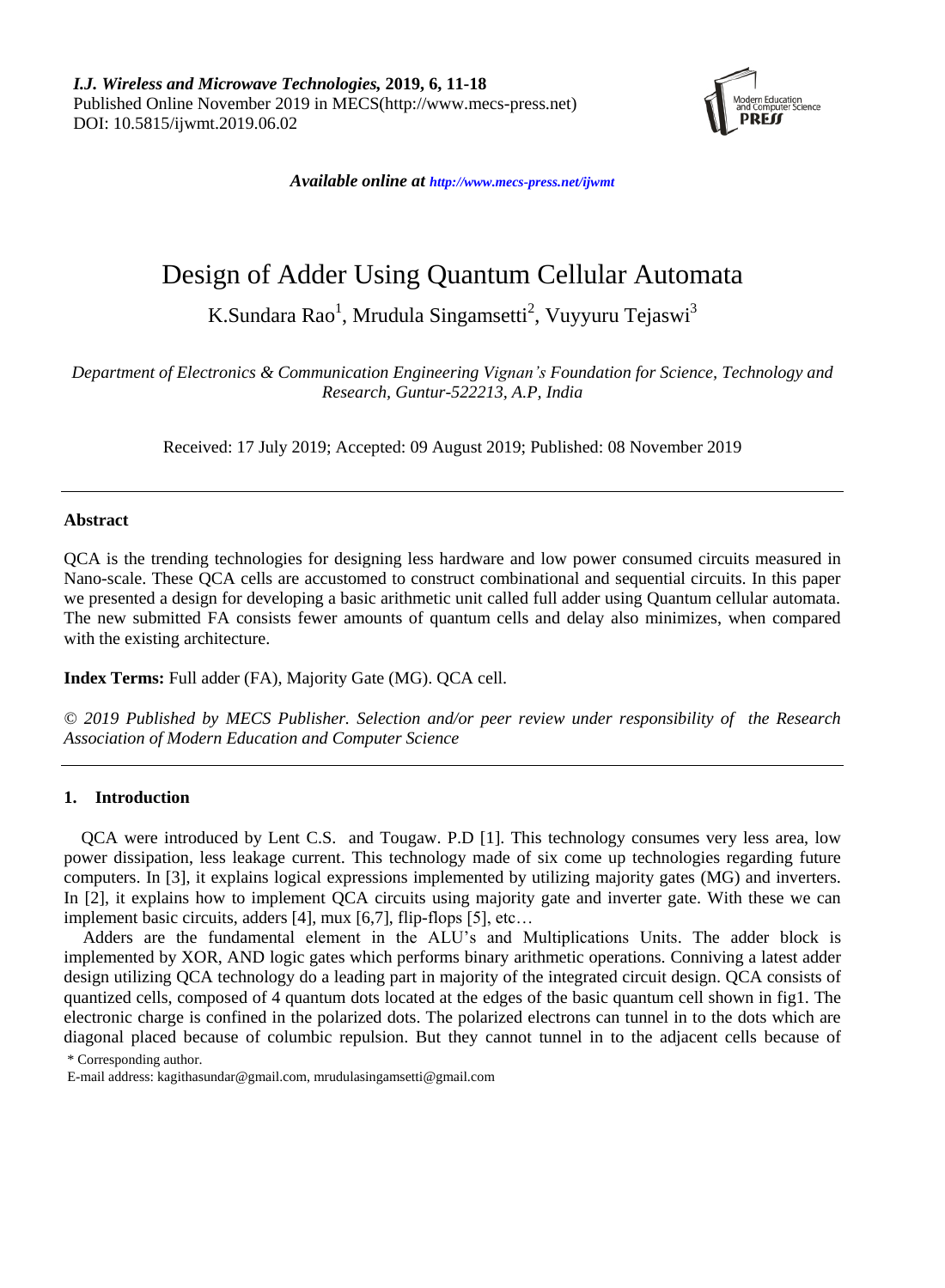potential barrier exists in the middle of the adjacent dots.



Fig.1. Basic Quantum Cellular Automata Structure

The 2 quantum dots and 2 electrons arrangement of a basic QCA structure is represented in the fig1.The expression of the polarization(P) of the quantum cell is shown in eq.1 [8]. P=-1 is represented as binary logical value'0' and P=+1 is represented as binary logical value'1' [16, 17], as shown in the fig.1.

$$
P = \frac{(P1 + P3) - (P2 + P4)}{P1 + P2 + P3 + P4}
$$
\n<sup>(1)</sup>

Here p1, p2, p3, p4 designates the electrons that are located in the QCA basic structure. All the digital circuit designs are formulated utilizing QCA

QCA circuits are formulated utilizing majority gate which comprise of 5 QCA cells, out of which 3 are inputs,1 output and 1 processing cell shown in the fig.2.



Fig.2. Majority Gate of 5 cells QCA

The logical expression of an MG is given in the eq.2.

$$
f(a,b,c) = a.b + b.c + c.a
$$
 (2)

Designing digital circuits can be done by utilizing majority gates. From eq.2 one of the input is zero i.e assume  $c=0'$ , then the majority gate works as a logical AND gate shown in fig.3.

$$
f(a,b,0) = a.b \tag{3}
$$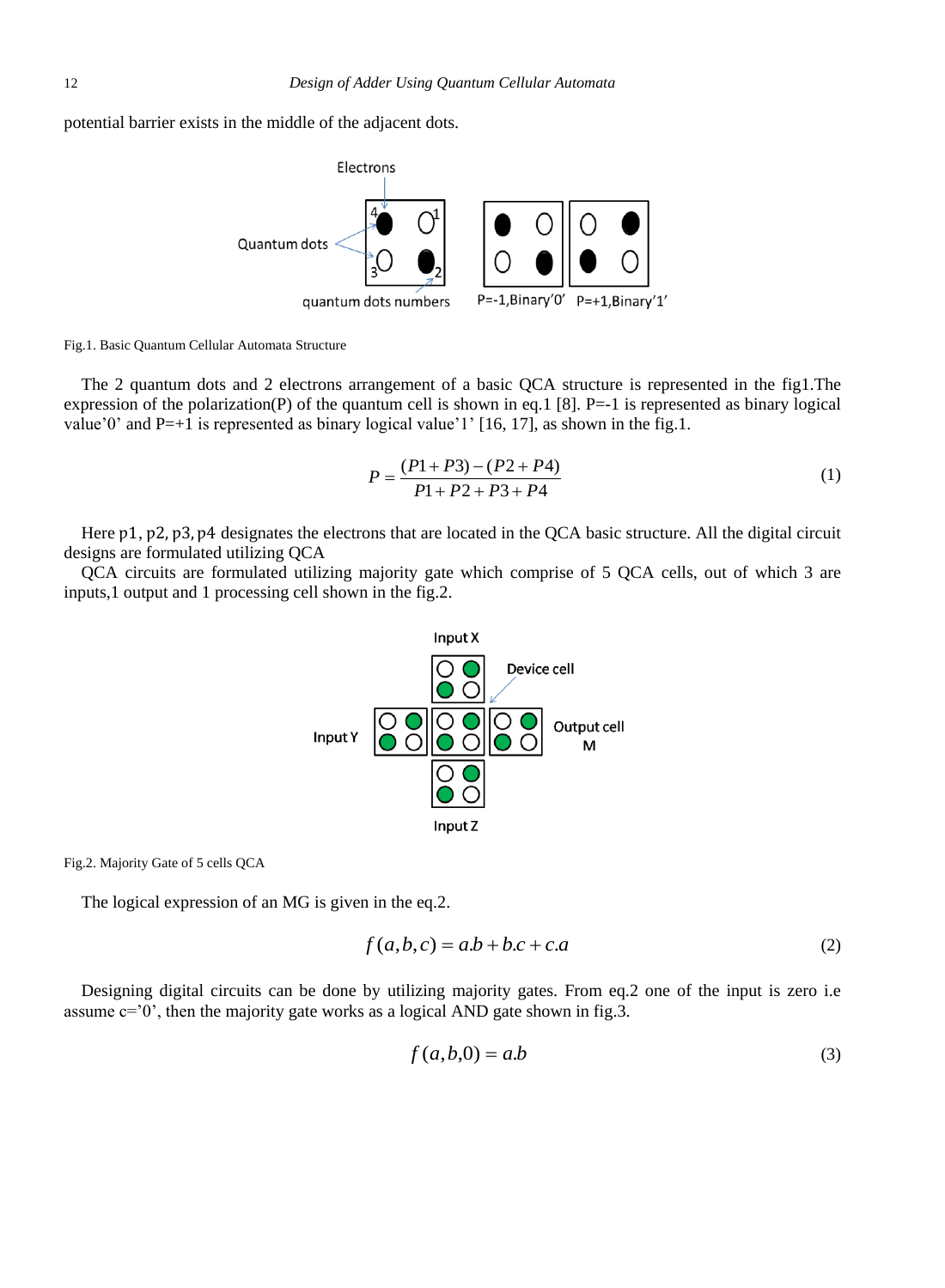

Fig.3 QCA design for an AND Gate

From eq.2 if c='1', then the MG works as a logical OR gate shown in fig.4

$$
f(a,b,1) = a + b
$$
\n
$$
x
$$
\n
$$
\boxed{\bigcirc \bullet}
$$
\n(4)



Fig.4 QCA design for an OR Gate

The QCA design for an inverter which is shown in fig.5



Fig.5 QCA design for an inverter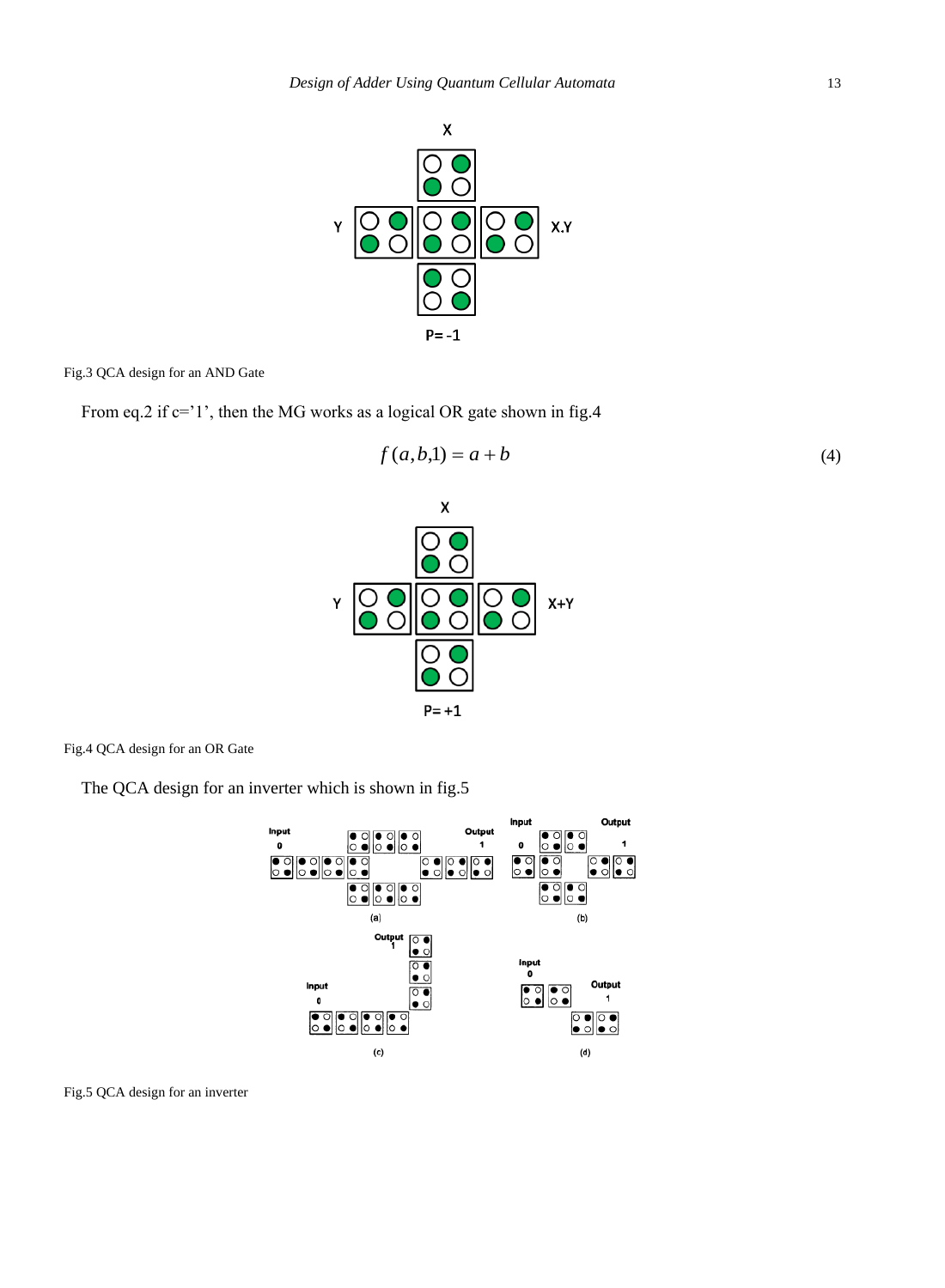## **2. Literature Survey for the adder Design using QCA**

A full adder is a design which adds 3 binary inputs and obtain 2 outputs Sum and Carry. The formulae for sum and carry using majority gates is given in eq.5 and eq.6. Finally, full adder structure requires five majority gates and three basic inverters [9] which is shown in fig.6.

$$
Carry = f(a, b, c) \tag{5}
$$

$$
Sum = f(f(a', b, c), f(a, b', c), f(a, b, c'))
$$
\n(6)



Fig.6 Basic Full adder using Majority gates

K. Navi [10] has proposed different logical expression which is given in the eq.7 ,eq.8 and its logical diagram is shown in fig.7.

$$
Carry = f(a, b, c) \tag{7}
$$

$$
Sum = f(carry, carry', a, b, c)
$$
\n(8)



Fig.7. [10] Full adder QCA design

From [10] adders is developed by utilizing 3 input XOR gate [18] and five input majority gate. The 3 input XOR based on QCA is shown in fig.8 comprising 14 cells and assign one of the input is zero which behaves as an XOR gate.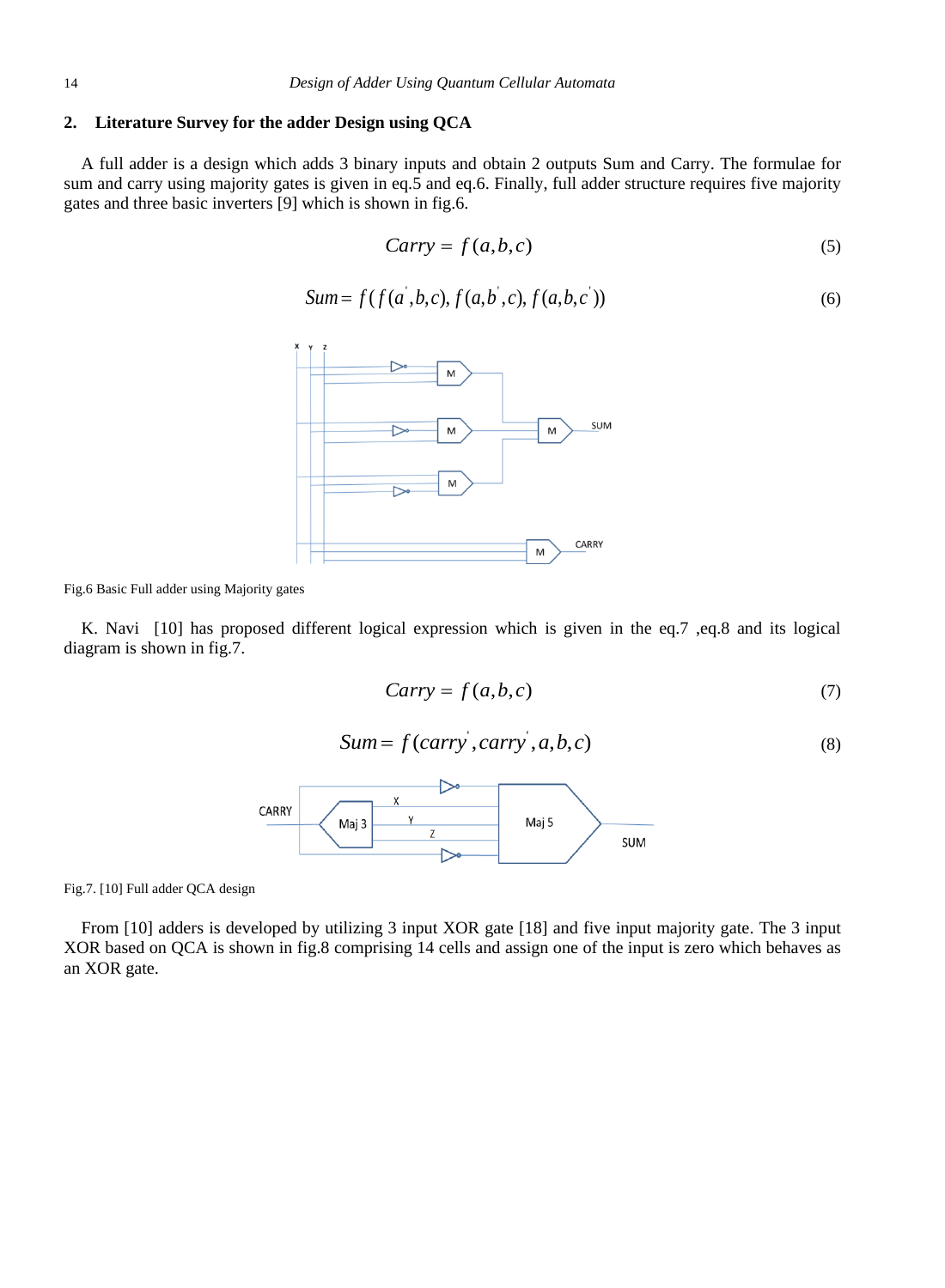

Fig.8. [18] 3-input XOR gate QCA design

# **3. Proposed design for Full adder using QCA**

The structural design of the proposed design which comprising of 3 input majority gate and an XOR gate is shown in fig.9.The proposed design has 23 standard cell structure by using 2 clocks is shown in fig.10.Blue color represents full adder inputs, yellow color designated outputs and the remaining colors related to setup, hold, relax and release phases



Fig.9 Proposed Full adder using 3 input XOR gate and majority gate



Fig.10. Proposed Full adder design using QCA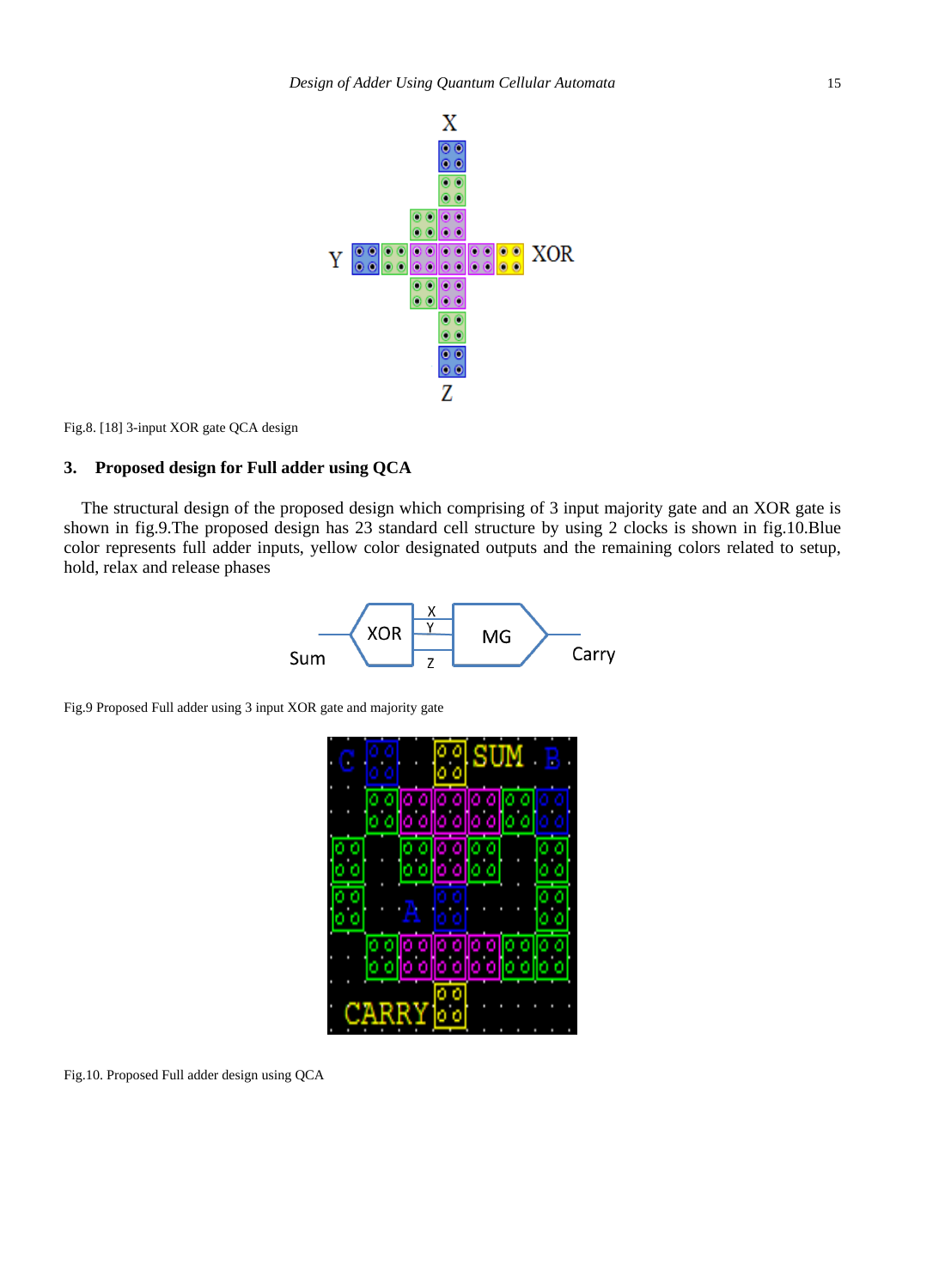#### **4. Simulated Results for the proposed adder**

in and a state in the book , 2000, , , , , , 3000, , , , , , 4000, , , , , , 5000, , , , , , 6000, max: 1.00e+000  $min: -1.00e + 0.00$  $1.1000111112000111113000111114000111115000111116000111111$ max: 1.00e+000 min: -1.00e+000 max: 1.00e+000 min: -1.00e+000 max: 8.96e-001 SUM min: -8.96e-001  $bono.$  $\frac{1}{2000}$ , , ,  $\frac{1}{4000}$  $1000.$  $\overline{a}$  Isono lenno may: 0.54e-001 CARR<sup>V</sup> min: -9.55e-00:

The possible output and input combinations are shown in fig.11.

Fig.11. Simulated results of the waveform of proposed FA.

Table I shows the comparative analysis of full adder design using QCA. From Ref [8] the full adder has been constructed using 38 standard cell structure in which delay is more [11]. The proposed design requires the 23 standard QCA cell structure has better performance in terms of area and delay.

Table1. Comparative Analysis of QCA based Full adder design

| Circuit        | No.of QCA<br>cells | Area in Nano<br>square meters | No.of Clock<br>Phases |
|----------------|--------------------|-------------------------------|-----------------------|
| In Ref. $[9]$  | 192                | 190244                        | 4                     |
| In Ref. $[12]$ | 145                | 179901                        | 4                     |
| In Ref. $[13]$ | 107                | 115781                        | 4                     |
| In Ref. [14]   | 61                 | 40512                         | $\mathcal{R}$         |
| In Ref. [15]   | 51                 | 37054                         | 3                     |
| In Ref. $[8]$  | 38                 | 30568                         | 3                     |
| In Ref. $[11]$ | 31                 | 23598                         | $\mathfrak{D}$        |
| New Structure  | 23                 | 16284                         | $\mathcal{D}$         |

#### **5. Conclusions**

The new structure for QCA based full adder which occupies less area in terms of QCA cell structures, number of clock phases, Area in Nano square meters compared to the other full adder architectures mentioned in the literature. The limitation for the proposed design is unable to reduce the number of clock because data transfer will not takes place.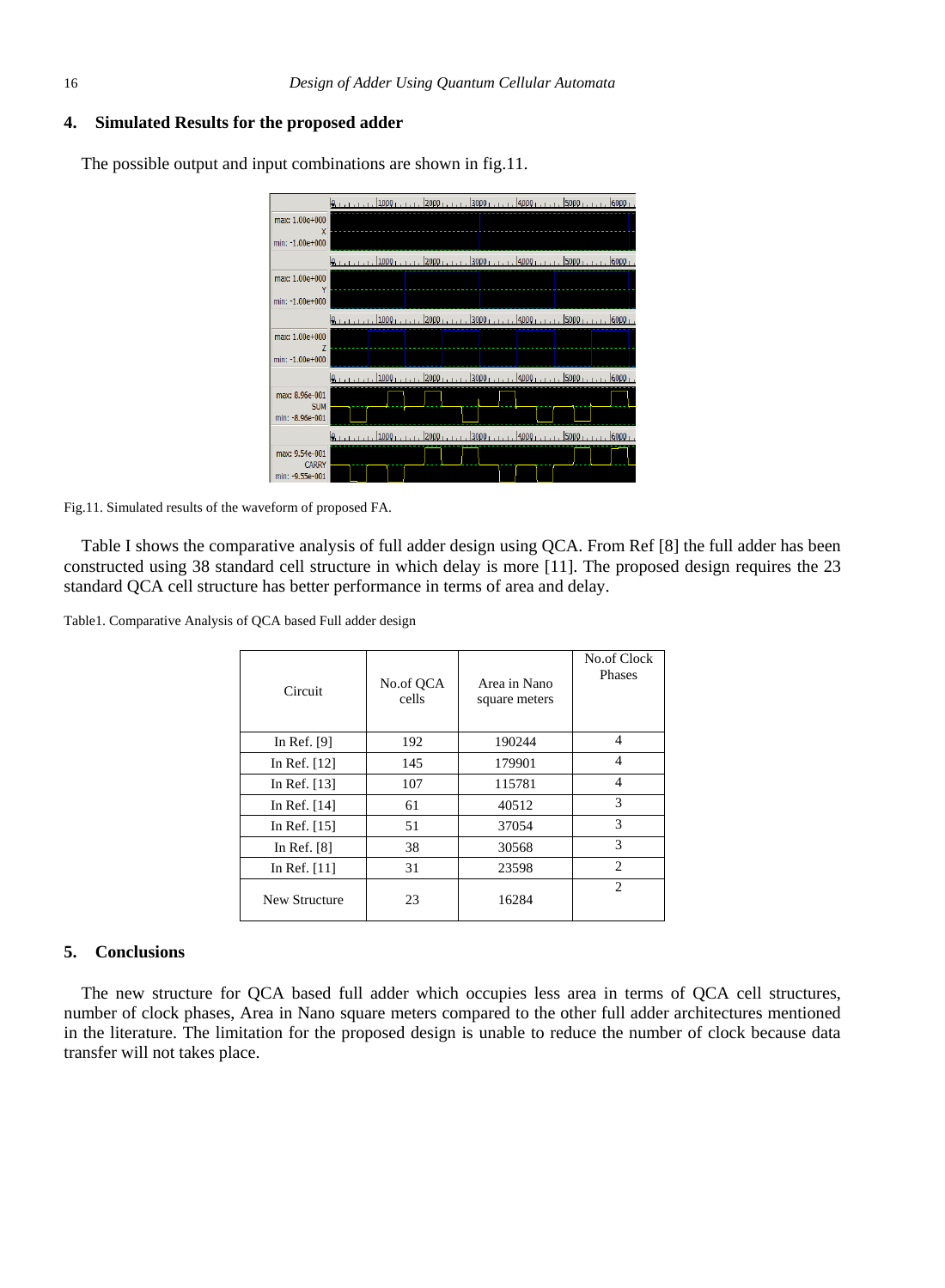#### **References**

- [1] Lent.C, Tougaw.P, "A device architecture for computing with quantum dots", Proceedings of the IEEE, vol. 85, pp. 541-557, 1997.
- [2] Farazkish.R, Azghadi.M, Haghparast.M and Navi.K,"New Method for Decreasing the Number of Quantum-dot Cells in QCA Circuits," World Applied Sciences Journal, vol. 6, pp. 793-802, 2008.
- [3] Oya.T, Asai.T, Fukui.T, and Amemiya.Y, "A Majority-Logic Device Using an Irreversible Single-Electron Box," IEEE Transactions on Nanotechnology, vol. 2, 2003.
- [4] Navi.K, Farazkish.R, Sayedsalehi.S, and Azghadi.M.R, "A New Quantum-dot Cellular Automata Fulladder," Microelectronics Journal, vol. 41, p. 820826, 2010.
- [5] Dutta.P ,Mukhopadhyay.D, "New Architecture for Flip Flops using Quantum-dot Cellular Automata," Proceedings of the 48th Annual Convention of Computer Society of India Vol II Advances in Intelligent Systems and Computing, Springer-Verlag, vol. 249, pp. 707-714, 2013.
- [6] Mukhopadhyay.D,Dutta.P,Dinda.S, Designing and Implementation of Quantum Cellular automata 2:1 Multiplexer Circuit," International Journal of Computer Applications, vol. 25, no. 1, pp. 21- 24, 2011.
- [7] Mukhopadhyay.D,Dutta.P, " Quantum Cellular Automata Based Novel Unit 2: I Multiplexer," International Journal of Computer Applications, vol. 3, pp. 22-25, 2012.
- [8] Mohammadi.M, S. Gorgin, M. Mohammadi, "An efficient design of full adder in quantum technology", Microelectronics Journal, No.50, pp. 35-43, 2016.
- [9] Douglas.Tougaw.P, Lent.C.S, "Logical devices implemented using quantum cell Mar automata" Department of Electrical Engineering, Universi~ of Notre Dame, Notre Dame, Indiana 46556 (Received 28 July 1993; accepted for publication 26 October 1993)
- [10] Navi.K, Sayedsalehi.S, Farazkish.R, Azghadi.M.R,"A new quantum dot cellular automata full adder", Microelectronics Journal, no. 41, pp. 820-826, 2010.
- [11] NuriddinSafoev and Jun-CheolJeon "Full Adder Based on Quantum-dot Cellular Automata" 2017 Manila International Conference on "Trends in Engineering and Technology" (MTET-17) Jan. 23-24, 2017 Manila (Philippines).
- [12] Devi.T.R, "Implementation of adder by using QCA technology", 1993
- [13] Peer Zahoor Ahmad, Dr. Rafiq Ahmad Khan , Firdous Ahmad,B. Syed Muzaffar Ahmad, ,"Implementation of Quantum dot Cellular Automata based Novel Full Adder and Full Subtractor" International Journal of Science and Research (IJSR)Volume 3 Issue 8, August 2014.
- [14] Navi.K, S. Saedsalehi,Farazkish.R, Azghadi.M.R, "Five-input majority gate, a new device for quantum dot cellular automata", J. Comput.Theor.Nanosci, vol. 7, pp. 1546-1553, 2010.
- [15] Hashemi.S, Tehrani.M, Navi.K, "An efficient quantum-dot cellular automata full-adder", Sci. Res. Esseys, vol. 7, no. 2, pp. 177-189, 2012.
- [16] Snider.O, Amlani.I, Bernstein, Lent.C.S, Merz.J.L, Porod.W, "A functional cell for quantum dot cellular automata, Solid-State Electron ", vol. 42, pp. 1355-1359, 1998.
- [17] Jeon.J.C, "Low hardware complexity QCA decoding architecture using inverter chain", International Journal of Control and Automation, vol. 9, no. 4, pp. 347-358, 2016.
- [18] Ahmad.F, Bhat.G.M, Khademolhosseini.H, Azimi.S, Angizi.S,Navi.K, "Towards single layer quantum dot cellular automata adders based on explicit interaction of cells", Journal of Computer Science, vol. 16, pp.8-15, 2016.